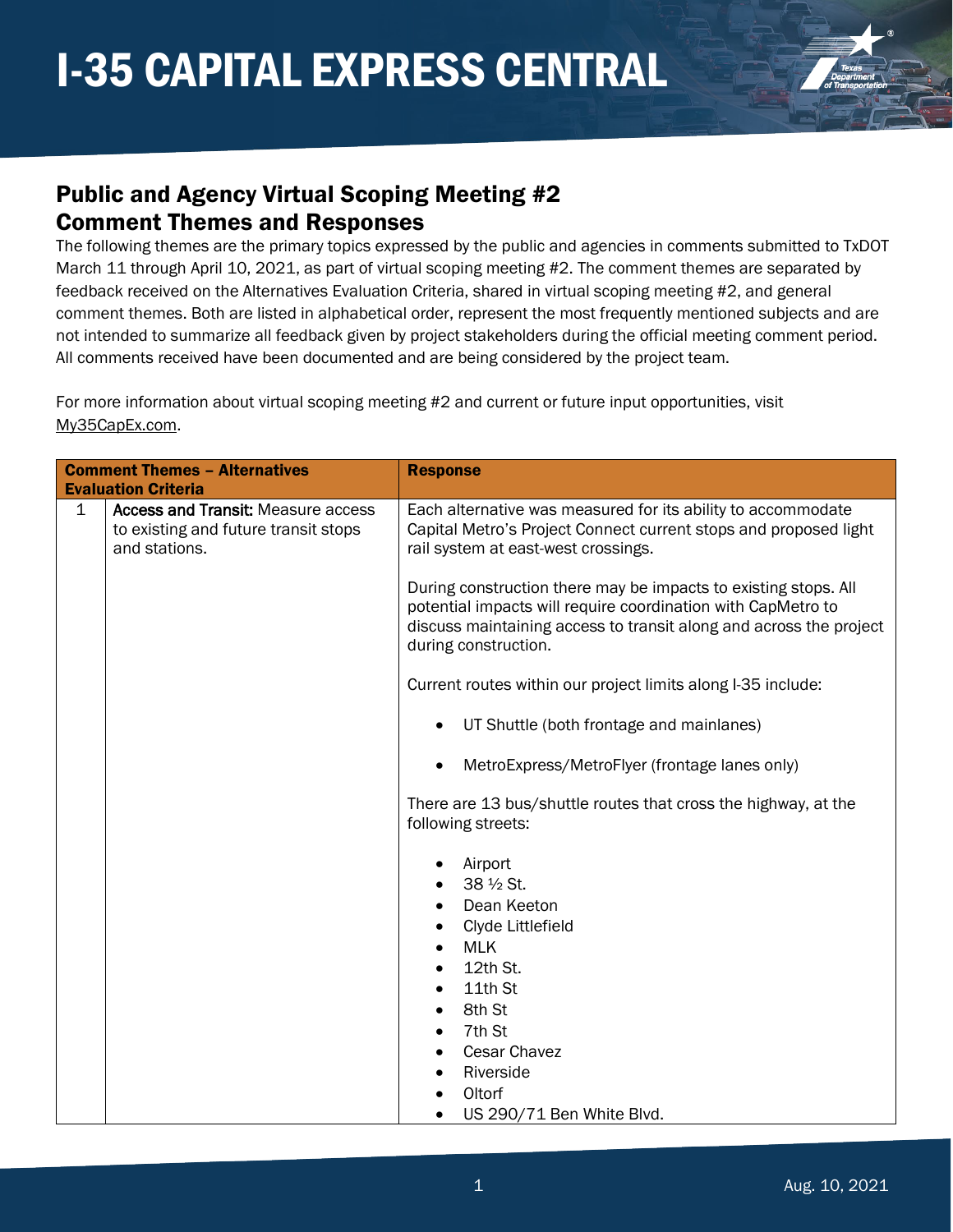

| $\overline{2}$ | <b>ADA Access: Measure ADA access.</b>                                                                                                | Each alternative was evaluated for its ability to conform with the<br>Americans with Disabilities Act (ADA) as well as with the Texas<br>Department of Licensing and Regulation (TDLR) accessibility<br>standards. Reconstruction of sidewalk segments along I-35<br>Central are also prioritized in the City of Austin Sidewalk Master<br>Plan and ADA Transition Plan Update (City of Austin 2016) from<br>low to very high need, depending on location.                                                                                                                                                                                                                                                                                                                                                                       |
|----------------|---------------------------------------------------------------------------------------------------------------------------------------|----------------------------------------------------------------------------------------------------------------------------------------------------------------------------------------------------------------------------------------------------------------------------------------------------------------------------------------------------------------------------------------------------------------------------------------------------------------------------------------------------------------------------------------------------------------------------------------------------------------------------------------------------------------------------------------------------------------------------------------------------------------------------------------------------------------------------------|
| 3              | Affordable housing: Measure loss of<br>existing income-restricted affordable<br>housing as well as market-rate<br>affordable housing. | Each alternative was measured for its potential to displace<br>residences and businesses both outside of and within minority and<br>low-income communities. A community impacts assessment (CIA)<br>will be completed for the alternatives that are carried forward into<br>the Draft Environmental Impact Statement (DEIS). The CIA will<br>consider the demographics of the study area and analyze<br>displacements as well as changes in access and travel patterns and<br>impacts or benefits to community cohesion.                                                                                                                                                                                                                                                                                                         |
| $\overline{4}$ | Air Quality: Measure air quality.                                                                                                     | As a result of public and agency input, this criterion was added to<br>the alternatives evaluation criteria.<br>Each alternative was evaluated for its potential impacts to air<br>quality by measuring the estimated total future year emissions<br>compared to existing conditions.                                                                                                                                                                                                                                                                                                                                                                                                                                                                                                                                            |
| 5              | Annual cost of delay: Measure annual<br>cost of delay and measure it per<br>person.                                                   | Each alternative was evaluated based on the I-35 total corridor<br>(mainlanes and managed lanes) travel time and associated<br>societal costs. The CAMPO 2045 travel demand model was<br>modified for the project and provided daily vehicle-hours traveled<br>(VHT) output of all vehicles traveling along the I-35 mainlanes and<br>managed lanes within the project area. The daily VHT was then<br>converted into annual cost of travel based on assumed value of<br>time (\$30.54 in 2021 USD) and number of days per year realizing<br>this travel time (250 workdays).                                                                                                                                                                                                                                                    |
| 6              | <b>Connectivity: Measure connectivity.</b>                                                                                            | Each alternative was evaluated on its ability to provide enhanced<br>vehicular, bicycle and pedestrian east-west crossings along the I-<br>35 Capital Express project limits, as well as for its ability to<br>accommodate Capital Metro's Project Connect proposed light rail<br>system at east-west crossings.<br>Additional east-west crossings are being evaluated based on the<br>distance between existing crossings and available right of way.<br>TxDOT is evaluating multimodal enhancements to east-west<br>crossings including wider and more accessible cross-streets at<br>multiple locations. TxDOT is also coordinating with the City of<br>Austin to tie into the city street network as well as the Butler Hike<br>and Bike Trail at Lady Bird Lake for continuity of bicycle and<br>pedestrian accommodations. |
| 7              | Cost of Crashes: Measure cost of<br>crashes.                                                                                          | TxDOT is aligning with TxDOT's Road to Zero and the City's Vision<br>Zero with an emphasis on safety and prevention of fatalities and<br>serious injuries. Cost of crashes has not been factored into our<br>evaluation because crash costs are typically only estimated for the                                                                                                                                                                                                                                                                                                                                                                                                                                                                                                                                                 |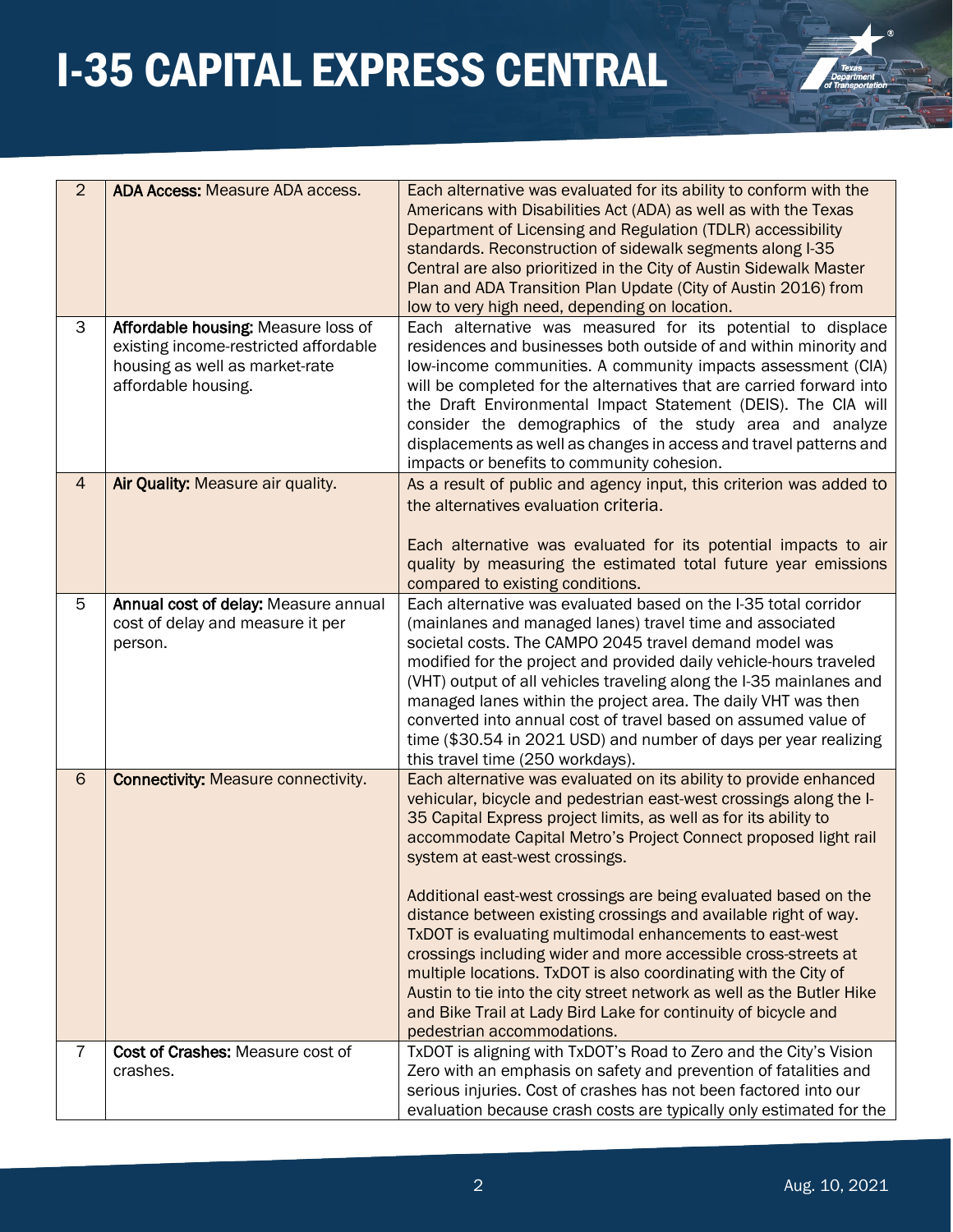| $^{\circ}$                               |
|------------------------------------------|
|                                          |
| Texas<br>Department<br>of Transportation |
|                                          |

|    |                                                                                                                                                   | purposes of a formal safety cost-benefit analysis, which, per<br>FHWA, needs to consider the costs of all crash severities. The<br>purpose of the criterion is to evaluate the alternatives' alignment<br>Road to Zero and Vision Zero, which emphasize safety and<br>prevention of fatalities and serious injuries.                                                                                                                                                                                                                                                                                                                                                                                                                                                                                                                                                                                                                                                         |
|----|---------------------------------------------------------------------------------------------------------------------------------------------------|------------------------------------------------------------------------------------------------------------------------------------------------------------------------------------------------------------------------------------------------------------------------------------------------------------------------------------------------------------------------------------------------------------------------------------------------------------------------------------------------------------------------------------------------------------------------------------------------------------------------------------------------------------------------------------------------------------------------------------------------------------------------------------------------------------------------------------------------------------------------------------------------------------------------------------------------------------------------------|
| 8  | <b>Displacements: Measure minimizing</b><br>displacements and expand metrics by<br>including income, race, ethnicity and<br>transportation modes. | Each alternative was evaluated for the number of potential minority<br>and/or low-income property displacements.                                                                                                                                                                                                                                                                                                                                                                                                                                                                                                                                                                                                                                                                                                                                                                                                                                                             |
| 9  | Lane miles: Measure lane miles<br>added.                                                                                                          | The number of lane miles added was not used as an evaluation<br>criterion because it is approximately the same for all three build<br>alternatives.                                                                                                                                                                                                                                                                                                                                                                                                                                                                                                                                                                                                                                                                                                                                                                                                                          |
| 10 | Noise and Light Pollution: Measure<br>light and noise pollution.                                                                                  | TxDOT performed a qualitative analysis of traffic noise impacts by<br>evaluating each for its potential to reduce noise impacts to<br>sensitive receptors. The evaluation consisted of a qualitative<br>review of each alternative's ability to lower noise levels through its<br>design, its potential to provide noise abatement, or both, as<br>compared to each other. Further, a quantitative noise evaluation<br>will be conducted to analyze noise impacts during the<br>development of the draft Environmental Impact Statement.<br>While light pollution has not been measured, proposed aspects of<br>the project, including removal of the I-35 upper decks, along with<br>their elevated lighting, and placing the mainlanes and managed-<br>lanes in a lowered section are anticipated to reduce the ambient<br>light pollution associated with this project.<br>As the project continues, TxDOT may consider additional light<br>pollution reduction measures. |
| 11 | Managed Lanes: Measure the<br>managed lane concept to address<br>demand.                                                                          | The managed lanes were measured for their ability to address<br>demand by comparing the 2030 p.m. peak hour travel time within<br>the project limits along the managed lanes to the no build<br>alternative. The criteria also included measuring the travel<br>demand within the adjacent transportation roadway network:<br>Each alternative was evaluated based on its travel demand<br>patterns/traffic volumes along major and minor, parallel facilities<br>(excluding I-35). The CAMPO 2045 travel demand model, a 6-<br>county regional model of existing and future transportation<br>demand based on population and employment demographics,<br>was modified for the project and provided daily vehicle-miles<br>traveled (VMT) output of a subarea bounded by Mopac, US 183,<br>SH 71, and US 183.                                                                                                                                                                |
| 12 | Non-vehicular travel: Measure<br>potential to increase travel by non-car<br>methods.                                                              | Each alternative was evaluated for its total mainlane and<br>managed lane person-carrying capacity. The mainlane and<br>managed lane person-carrying capacity at a given point along the<br>corridor was calculated based on basic freeway and transit<br>capacity estimates for each alternative per the below methodology<br>and assumptions. I-35 frontage roads, ramps, bypass lanes,                                                                                                                                                                                                                                                                                                                                                                                                                                                                                                                                                                                    |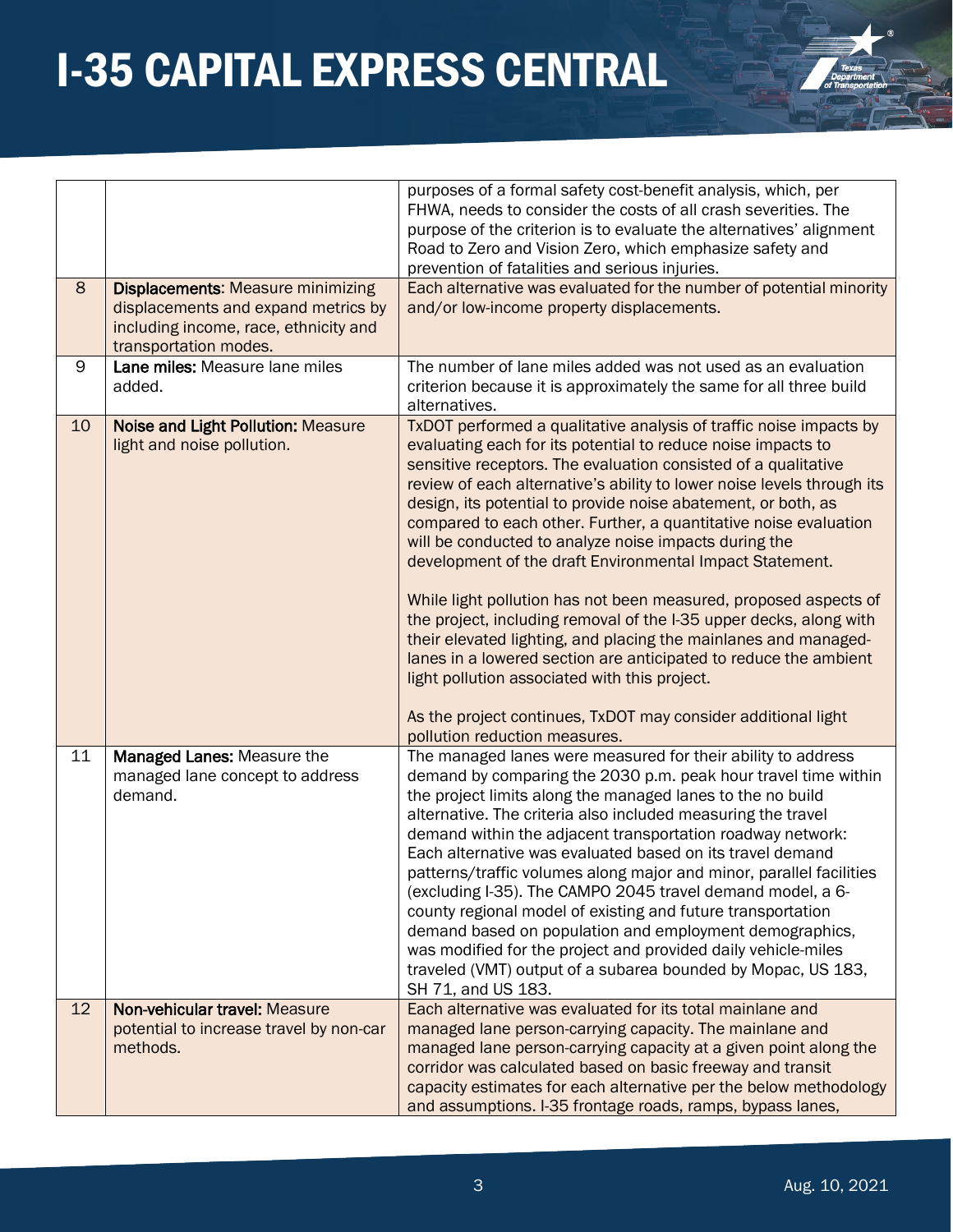#### 4 Aug. 10, 2021

|  | <b>I-35 CAPITAL EXPRESS CENTRAL</b> |
|--|-------------------------------------|
|  |                                     |

|    |                                                                                                                                              | and flyovers were not considered as part of the analysis, as those<br>facilities' main functions are to connect I-35 mainlanes and<br>managed lane with other facilities and adjacent<br>developments rather than provide true travel capacity. Managed<br>lanes will be restricted to buses, carpools, vanpools, and<br>emergency responders.<br>Continuous bicycle and pedestrian paths in both directions are<br>included in all build alternatives. Further, based on input from<br>community groups including Downtown Austin Alliance, Reconnect<br>Austin, and Rethink 35, each east-west crossing within the project<br>has been enhanced to include wider bridge structures, featuring<br>up to a 20-foot buffer between bicyclists and pedestrians and<br>vehicular travel lanes, to make biking and walking across the<br>corridor a safer and more user-friendly experience. |
|----|----------------------------------------------------------------------------------------------------------------------------------------------|------------------------------------------------------------------------------------------------------------------------------------------------------------------------------------------------------------------------------------------------------------------------------------------------------------------------------------------------------------------------------------------------------------------------------------------------------------------------------------------------------------------------------------------------------------------------------------------------------------------------------------------------------------------------------------------------------------------------------------------------------------------------------------------------------------------------------------------------------------------------------------------|
| 13 | Number of east-west crossings:<br>Measure east-west crossings,<br>including the number and quality of<br>crossings for vehicles, pedestrians | Each alternative was evaluated on its ability to provide enhanced<br>vehicular, bicycle and pedestrian east-west crossings along the I-35<br>corridor.                                                                                                                                                                                                                                                                                                                                                                                                                                                                                                                                                                                                                                                                                                                                   |
|    | and bicyclists.                                                                                                                              | Continuous bicycle and pedestrian paths in both directions are<br>included in all build alternatives. Further, based on input from<br>community groups including Downtown Austin Alliance, Reconnect<br>Austin, and Rethink35, all 28 east-west crossings within the<br>project has been enhanced to include wider bridge structures<br>featuring up to a 20-foot buffer between bicyclists and<br>pedestrians and vehicular travel lanes, to make biking and<br>walking across the corridor a safer and more user-friendly<br>experience.                                                                                                                                                                                                                                                                                                                                               |
|    |                                                                                                                                              | In addition, through coordination between City of Austin and<br>TxDOT, City of Austin is considering designing and funding multiple<br>deck cap areas as green spaces within the urban core of Austin.<br>Caps are being proposed between Cesar Chavez St and 12th street<br>as well as an enhanced cap area north and south of Dean Keeton<br>near the University of Texas and at Airport Blvd.                                                                                                                                                                                                                                                                                                                                                                                                                                                                                         |
| 14 | <b>Reduction of Lanes: Measure</b><br>reduction of lanes on local frontage<br>roads                                                          | Since the frontage roads are in the right of way, TxDOT always<br>evaluates and determines the number of frontage roads based on<br>the following criteria:<br>(1) capacity required to accommodate forecasted peak hour<br>traffic volumes, including turning movements at intersections,<br>and<br>(2) lane balancing between upstream and downstream ramps<br>and intersections.                                                                                                                                                                                                                                                                                                                                                                                                                                                                                                      |
|    |                                                                                                                                              | In addition, TxDOT will also be evaluating frontage road relocation<br>concepts and will present findings at an upcoming community<br>meeting.                                                                                                                                                                                                                                                                                                                                                                                                                                                                                                                                                                                                                                                                                                                                           |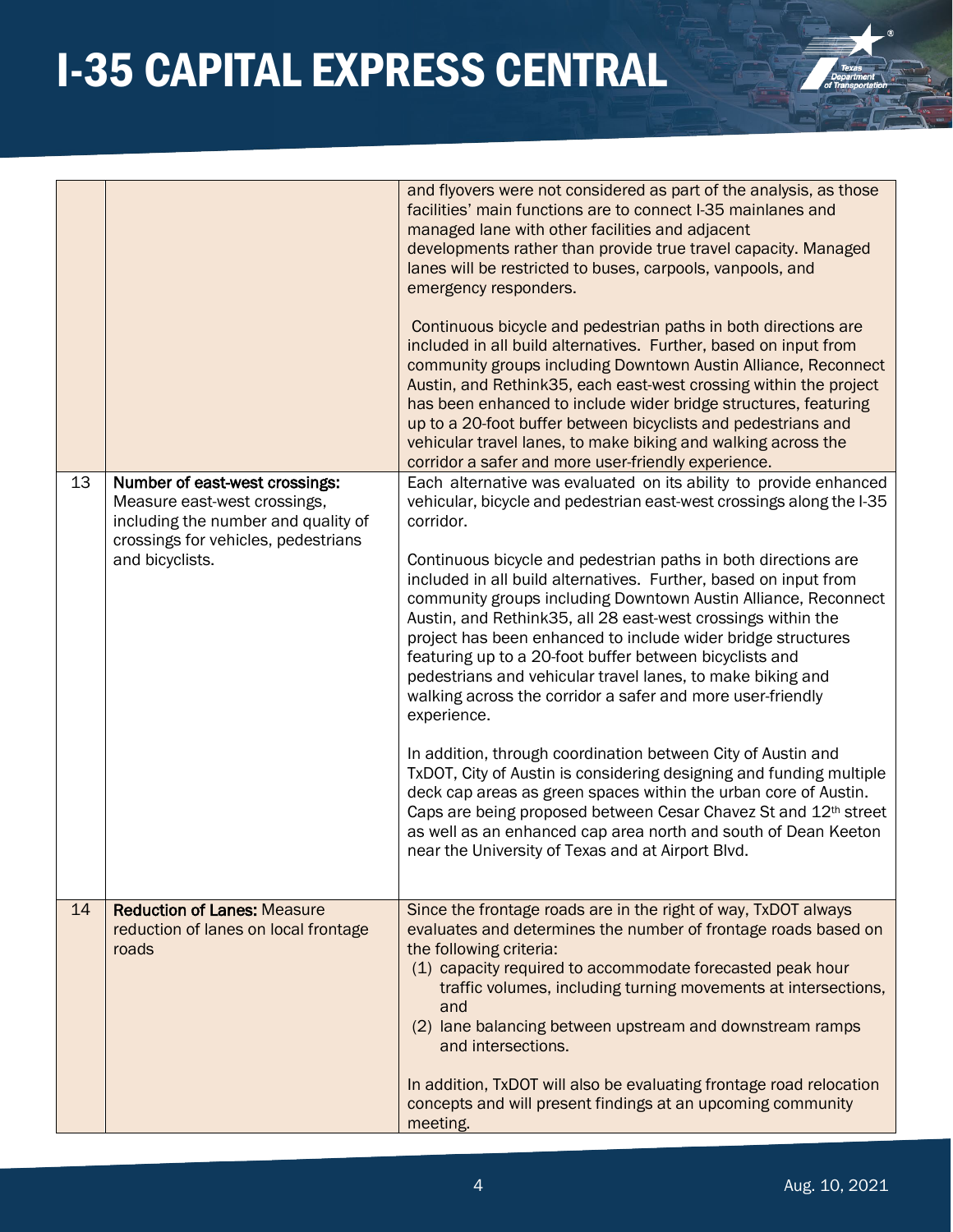| 15 | Right of Way: Measure amount of<br>acres for proposed right-of-way<br>impacts and cost of acquisition.                                                                                                                                                         | Each alternative was evaluated based on the acres that would be<br>required for proposed right of way. The cost of acquisition will be<br>estimated during further design of the preferred alternative.                                                                                                                                                                                                                                                                                                                                                                                                                                                                                                                                                                                                                                                                                                                                                                                                                                                                                                                                                                                                                                                                                                                                                                                                                                                                                              |
|----|----------------------------------------------------------------------------------------------------------------------------------------------------------------------------------------------------------------------------------------------------------------|------------------------------------------------------------------------------------------------------------------------------------------------------------------------------------------------------------------------------------------------------------------------------------------------------------------------------------------------------------------------------------------------------------------------------------------------------------------------------------------------------------------------------------------------------------------------------------------------------------------------------------------------------------------------------------------------------------------------------------------------------------------------------------------------------------------------------------------------------------------------------------------------------------------------------------------------------------------------------------------------------------------------------------------------------------------------------------------------------------------------------------------------------------------------------------------------------------------------------------------------------------------------------------------------------------------------------------------------------------------------------------------------------------------------------------------------------------------------------------------------------|
| 16 | <b>Safety: Measure safety.</b>                                                                                                                                                                                                                                 | Alternatives were measured for their ability to improve emergency<br>response time (for EMS, Police, Fire, and Hospitals),; emergency<br>egress requirements, and their ability to reduce fatalities and<br>severe injury crashes.                                                                                                                                                                                                                                                                                                                                                                                                                                                                                                                                                                                                                                                                                                                                                                                                                                                                                                                                                                                                                                                                                                                                                                                                                                                                   |
| 17 | Travel time: Measure travel time and<br>access for transit riders, people<br>walking and people bicycling.                                                                                                                                                     | Each alternative was evaluated for its total managed-lane<br>and mainlane person-carrying capacity. The managed-lane<br>and mainlane <sup>[68]</sup> person-carrying capacity at a given point along<br>the corridor was calculated based on basic freeway and transit<br>capacity estimates for each alternative per the below methodology<br>and assumptions. I-35 frontage roads, ramps, bypass lanes,<br>and flyovers were not considered as part of the analysis, as those<br>facilities' main functions are to connect I-35 managed-lanes<br>and mainlanes with other facilities and adjacent<br>developments rather than provide true travel capacity.<br>Continuous bicycle and pedestrian paths in both directions are<br>included in all build alternatives. TxDOT is evaluating multimodal<br>enhancements to east-west crossings, including wider and more<br>accessible cross-streets at multiple locations. TxDOT is also<br>coordinating with the City of Austin to tie into the city street<br>network as well as the Butler Hike and Bike Trail at Lady Bird Lake<br>for continuity of bicycle and pedestrian accommodations.<br>Additional east-west crossings are being evaluated based on the<br>distance between existing crossings and available right of way.<br>TxDOT is evaluating multimodal enhancements to east-west<br>crossings and is proposing a pedestrian bridge at 4th street, 5th<br>street in the area between 51 <sup>st</sup> street and US 290 East, and for |
|    |                                                                                                                                                                                                                                                                | the Red Line on Airport Boulevard.                                                                                                                                                                                                                                                                                                                                                                                                                                                                                                                                                                                                                                                                                                                                                                                                                                                                                                                                                                                                                                                                                                                                                                                                                                                                                                                                                                                                                                                                   |
| 18 | Weighted evaluation criteria of<br>vulnerable road users: Weight the<br>criteria to emphasize safety and<br>improvements for the most vulnerable<br>road users and de-emphasize<br>increasing capacity and travel time for<br>single-occupancy motor vehicles. | TxDOT funding is designated for the mobility and the safety of the<br>traveling public. Since 2017, TxDOT's Be Safe Be Seen Pedestrian<br>Safety initiative has worked to address pedestrian injuries and<br>fatalities occurring along I-35 in high-traffic pedestrian areas and<br>construction zones. This proactive outreach effort focuses on<br>some of the most vulnerable populations, including students,<br>elderly those experiencing homelessness.                                                                                                                                                                                                                                                                                                                                                                                                                                                                                                                                                                                                                                                                                                                                                                                                                                                                                                                                                                                                                                       |
|    |                                                                                                                                                                                                                                                                | As part of the Be Safe Be Seen program, TxDOT has been<br>convening service providers, agencies and elected leaders for four<br>years through the agency's Initiative to Address Homelessness.<br>The goals of the initiative are to share information on upcoming<br>construction activities and community resources, to assess<br>specific needs for assisting individuals experiencing<br>homelessness, and to identify potential opportunities for                                                                                                                                                                                                                                                                                                                                                                                                                                                                                                                                                                                                                                                                                                                                                                                                                                                                                                                                                                                                                                               |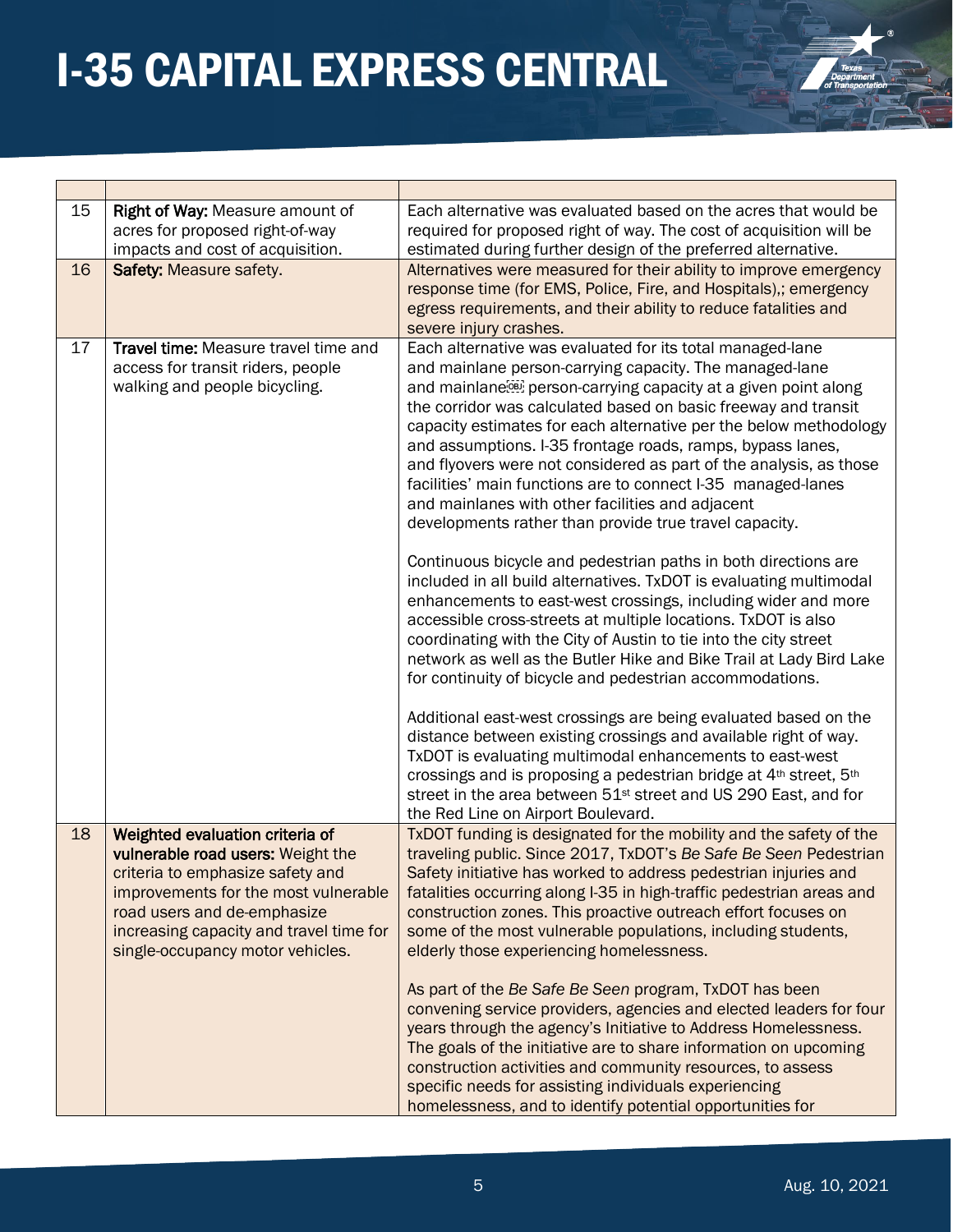

|  | temporary and permanent shelter or housing alternatives.<br>Additionally, in 2019, TxDOT made five acres of land available in<br>southeast Austin to be used for Camp Esperanza, a homeless<br>encampment.                                                                                                                                                                                                                                                                                                                         |
|--|------------------------------------------------------------------------------------------------------------------------------------------------------------------------------------------------------------------------------------------------------------------------------------------------------------------------------------------------------------------------------------------------------------------------------------------------------------------------------------------------------------------------------------|
|  | Generally, evaluation criteria is not weighted. The alternatives are<br>evaluated against one another and the no-build alternative. There<br>will not be an alternative with a highest score, but a series of<br>potential impacts and benefits that will be considered by the<br>project team, with community input, to be evaluated and used to<br>identify the alternatives to be evaluated in detail in the Draft EIS.<br>Vulnerable populations will be further analyzed in the Community<br>Impacts Assessment for the DEIS. |

|                | <b>General Comment Themes</b>                                                                                                                                                                                                                                                                                           | <b>Response</b>                                                                                                                                                                                                                                                                                                                                                                                                                                                                                                                                                                                                                                                                                                                                                                                                                                                                                                                                                                                                                                                                                                                                                                                                                          |
|----------------|-------------------------------------------------------------------------------------------------------------------------------------------------------------------------------------------------------------------------------------------------------------------------------------------------------------------------|------------------------------------------------------------------------------------------------------------------------------------------------------------------------------------------------------------------------------------------------------------------------------------------------------------------------------------------------------------------------------------------------------------------------------------------------------------------------------------------------------------------------------------------------------------------------------------------------------------------------------------------------------------------------------------------------------------------------------------------------------------------------------------------------------------------------------------------------------------------------------------------------------------------------------------------------------------------------------------------------------------------------------------------------------------------------------------------------------------------------------------------------------------------------------------------------------------------------------------------|
| $\mathbf{1}$   | <b>Aesthetics: Update the Aesthetics</b><br>Guidelines for what the roadway will<br>look like, including walls and bridges<br>to reflect the local culture and improve<br>neighborhood cohesion.                                                                                                                        | TxDOT will be engaging the community to update Aesthetics<br>Guidelines for the Central project area. These guidelines will<br>provide the conceptual direction for aesthetic treatments for new<br>bridge structures, hardscapes, retaining walls, lighting,<br>landscaping, railings, etc. These elements can enhance<br>community cohesion and values.                                                                                                                                                                                                                                                                                                                                                                                                                                                                                                                                                                                                                                                                                                                                                                                                                                                                                |
| $\overline{2}$ | <b>Build Alternatives: Conduct a full</b><br>engineering, transportation,<br>environmental and quality of life<br>review of a wide range of design<br>alternatives, including:<br>Urban Land Institute's cap and<br>stitch proposal<br><b>Reconnect Austin proposal</b><br>$\bullet$<br>Rethink35 proposal<br>$\bullet$ | Beginning as far back as the 1980s, TxDOT recognized the need<br>to upgrade I-35 through the region to provide improved mobility.<br>This project builds upon previous efforts to improve I-35, such as<br>the I-35 Corridor Advisory Committee (2011-2013), Downtown<br>Stakeholder Working Group (2013-2014), a Planning and<br>Environmental Linkages Study (2014), the Decks Neighborhood<br>Workshops (2014-2015), public involvement conducted on the<br>Central7 project (2016-2017) and a Design Charette (2020).<br>These efforts have helped form a foundation for all the build<br>alternatives that are currently under consideration. All build<br>alternatives include:<br>Removing the upper decks on I-35 (between Airport<br>$\bullet$<br>Boulevard and MLK Jr. Boulevard)<br>Lowering I-35 through downtown (between MLK Jr.<br>$\bullet$<br><b>Boulevard and Holly Street)</b><br>Adding two managed lanes in each direction<br>$\bullet$<br>Reconstructing the bridge across Lady Bird Lake<br>$\bullet$<br>Improving bicycle and pedestrian paths<br>$\bullet$<br>Accommodating current and future CapMetro routes<br>$\bullet$<br>Accommodating a deck plaza in the downtown area<br>$\bullet$<br>funded by others |
|                |                                                                                                                                                                                                                                                                                                                         | Given the high level of interest in community-based concepts and<br>feedback received as part of the first two scoping meetings for the                                                                                                                                                                                                                                                                                                                                                                                                                                                                                                                                                                                                                                                                                                                                                                                                                                                                                                                                                                                                                                                                                                  |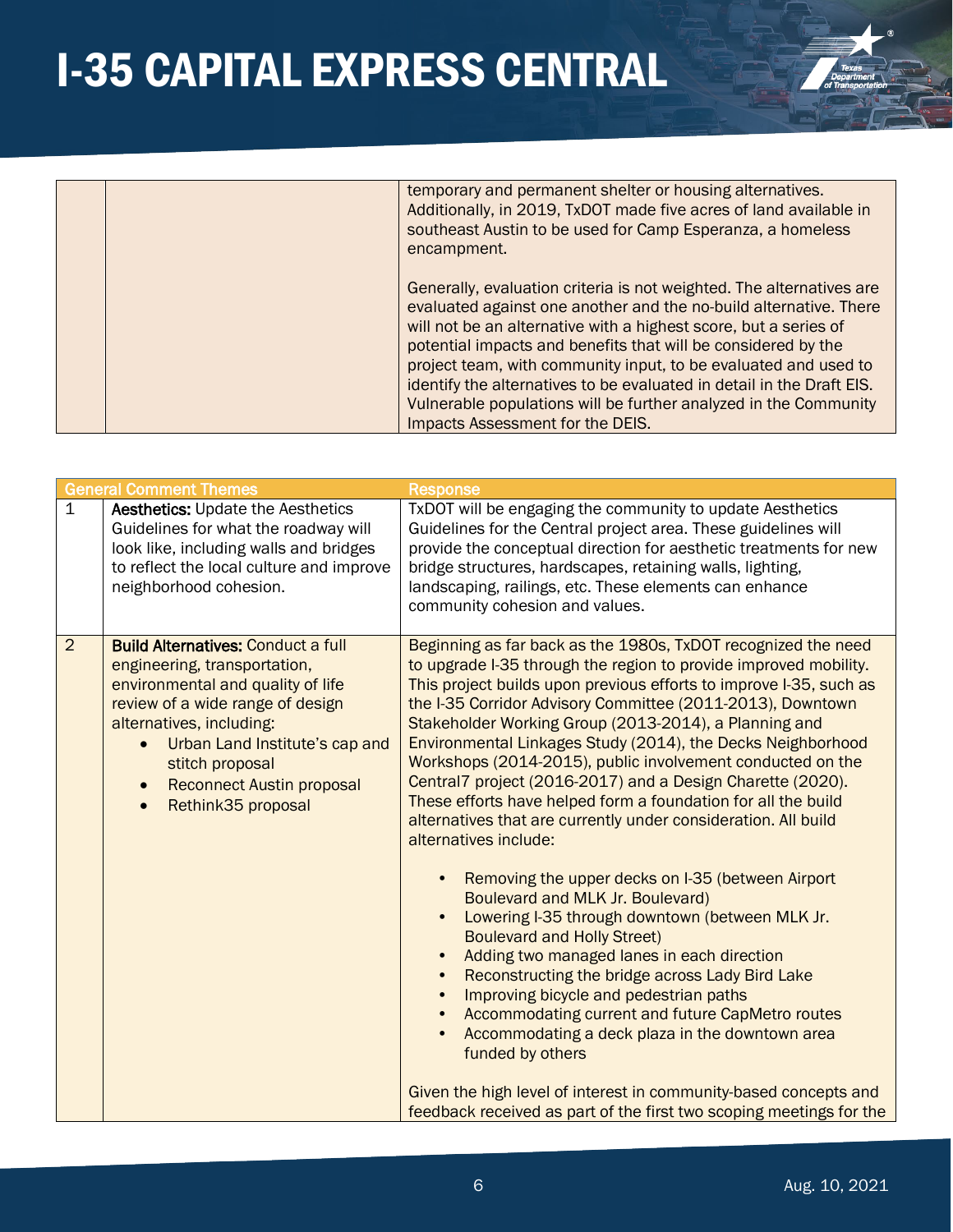

|   | <b>General Comment Themes</b>                                                                                                                                                                | <b>Response</b>                                                                                                                                                                                                                                                                                                                                                                                                                                                                                                                                                                                                                                                                                                                                                                                                                                                                                                                                                                                                                                                                                                                                                                                                                                                                                                                                                                                                                                                                                                                                                                                                                                                                                                                                                                                                                                                                                                                                                                                                                                                                                      |
|---|----------------------------------------------------------------------------------------------------------------------------------------------------------------------------------------------|------------------------------------------------------------------------------------------------------------------------------------------------------------------------------------------------------------------------------------------------------------------------------------------------------------------------------------------------------------------------------------------------------------------------------------------------------------------------------------------------------------------------------------------------------------------------------------------------------------------------------------------------------------------------------------------------------------------------------------------------------------------------------------------------------------------------------------------------------------------------------------------------------------------------------------------------------------------------------------------------------------------------------------------------------------------------------------------------------------------------------------------------------------------------------------------------------------------------------------------------------------------------------------------------------------------------------------------------------------------------------------------------------------------------------------------------------------------------------------------------------------------------------------------------------------------------------------------------------------------------------------------------------------------------------------------------------------------------------------------------------------------------------------------------------------------------------------------------------------------------------------------------------------------------------------------------------------------------------------------------------------------------------------------------------------------------------------------------------|
|   |                                                                                                                                                                                              | I-35 Capital Express Central project, the Texas A&M<br>Transportation Institute (TTI) conducted an independent analysis<br>on the proposed build alternatives, as well as the community<br>concepts, including Reconnect Austin, the Urban Land Institute<br>(ULI) recommendations, and Rethink35. The purpose of the<br>analysis was to provide a third-party evaluation of:<br>Elements of the community concepts that are currently<br>incorporated or could be reasonably incorporated into the<br>proposed build alternatives.<br>Elements of the community concepts that require further<br>study and analysis.<br>Whether the community concepts are feasible as<br>standalone alternatives.<br>TTI's analysis of the community concepts shows that, while none<br>of the three concepts described above are feasible as standalone<br>alternatives, much of what these separate entities are proposing<br>is already included in or has recently been added to the TxDOT<br>build alternatives, including:<br>Lowered travel lanes.<br>$\bullet$<br>More than 15 widened east-west crossings, including a<br>new crossing at 5th Street for all users; and new<br>pedestrian crossings at Cap Metro Red Line/Future Gold<br>Line south of Airport Boulevard, and between 51st Street<br>and US 290 E.<br>Bicycle and pedestrian enhancements including 20-foot<br>buffers and 10-foot shared-use paths.<br>Low design speeds on frontage roads.<br>$\bullet$<br>Enhanced person-carrying capacity along the corridor by<br>$\bullet$<br>providing a reliable route for transit in managed lanes.<br>Based on TTI recommendations, the build alternatives carried<br>forward for evaluation by the criteria, include the TxDOT-proposed<br>build alternatives 1, 2 and 3, along with elements of the<br>community concepts, as described in the list above.<br>In addition, TTI recommended a frontage road shift in the<br>downtown area, and TxDOT is evaluating this improvement for the<br>proposed build alternatives.<br>The TTI report is available with the public meeting materials. |
| 3 | <b>Community Engagement: Conduct</b><br>enhanced outreach by providing more<br>details of the proposed designs and<br>ensure that Austin's communities of<br>color are included in outreach. | Community involvement is essential to this project's success. To<br>provide additional engagement opportunities, TxDOT has<br>established a community working group, CapEx VOICE (Volunteer<br>Opportunity in Community Engagement), which is open to all<br>members of the public. The purpose of CapEx VOICE is for TxDOT                                                                                                                                                                                                                                                                                                                                                                                                                                                                                                                                                                                                                                                                                                                                                                                                                                                                                                                                                                                                                                                                                                                                                                                                                                                                                                                                                                                                                                                                                                                                                                                                                                                                                                                                                                          |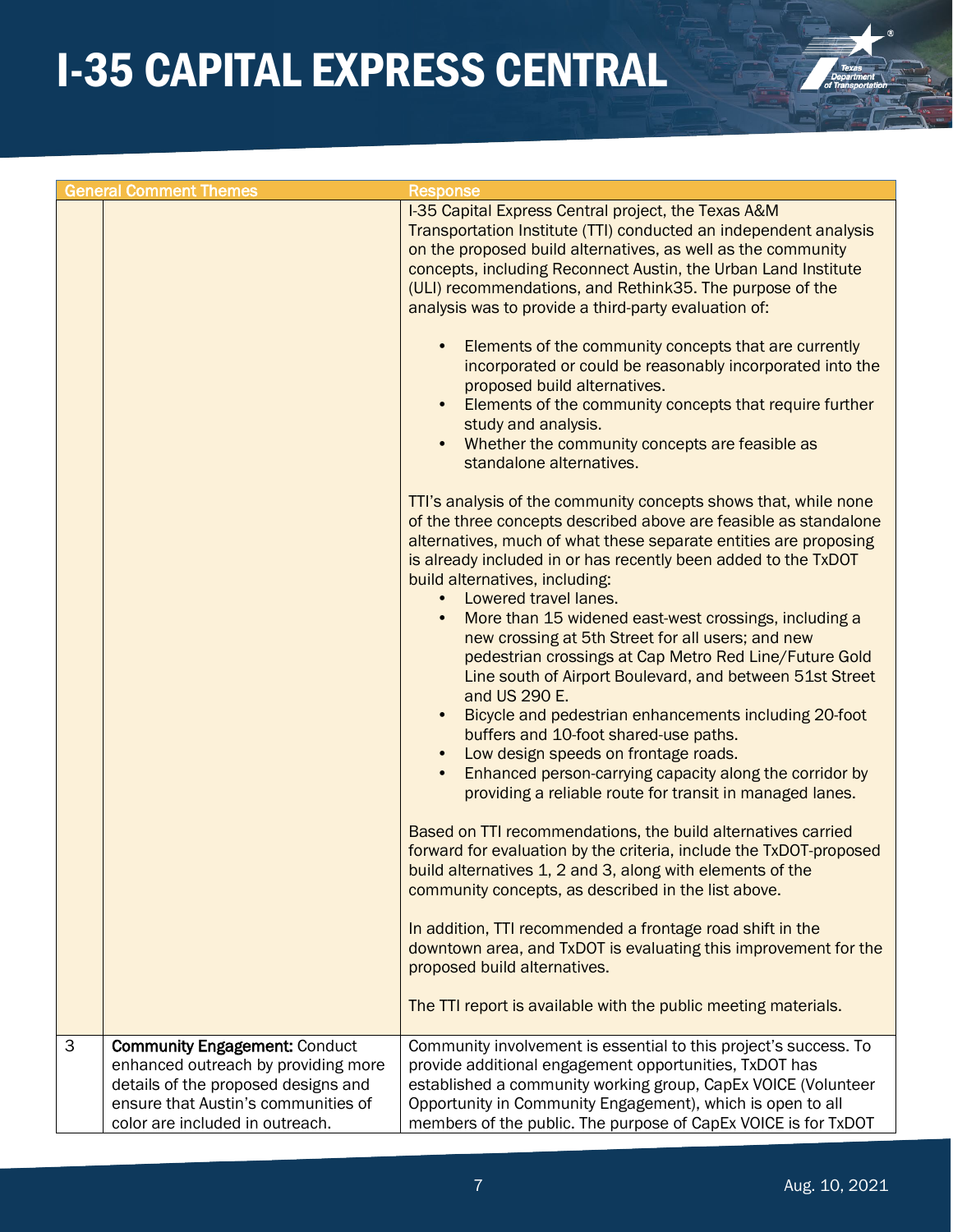

|                | <b>General Comment Themes</b>                                 | <b>Response</b>                                                                                                                                                                                                                                                                                                                                                                                                                                                                                                                                                                                                                                                                                                                                                                                      |
|----------------|---------------------------------------------------------------|------------------------------------------------------------------------------------------------------------------------------------------------------------------------------------------------------------------------------------------------------------------------------------------------------------------------------------------------------------------------------------------------------------------------------------------------------------------------------------------------------------------------------------------------------------------------------------------------------------------------------------------------------------------------------------------------------------------------------------------------------------------------------------------------------|
|                |                                                               | to learn more about the public's ideas and priorities for rebuilding<br>I-35 through Central Austin. The first three meetings were held in<br>April, May and July 2021. Meetings are held online and will take<br>place throughout the remainder of the environmental process<br>every month or every other month.                                                                                                                                                                                                                                                                                                                                                                                                                                                                                   |
|                |                                                               | In addition, TxDOT is making extensive efforts to reach out to<br>vulnerable populations through a variety of notifications about<br>public input opportunities. Since late 2019, TxDOT has met with<br>organizations and agencies regarding the I-35 Capital Express<br>Program and continues to meet with community leaders and<br>stakeholders.                                                                                                                                                                                                                                                                                                                                                                                                                                                   |
|                |                                                               | If your civic or neighborhood organization would like to invite<br>TxDOT attend and present at your meeting, call (512) 832-7357<br>or email My35CapEx@txdot.gov.                                                                                                                                                                                                                                                                                                                                                                                                                                                                                                                                                                                                                                    |
|                |                                                               | Through Scoping Meeting #2, TxDOT has conducted 150<br>meetings; of those meetings, 42 were with local and state<br>agencies, 41 stakeholder meetings, and 20 elected officials'<br>meetings. We also conducted 4 Pop-In meetings in high foot traffic<br>areas to meet underrepresented populations.                                                                                                                                                                                                                                                                                                                                                                                                                                                                                                |
| $\overline{4}$ | Deck Plazas: Build deck plazas, or<br>caps, over the highway. | One design option being coordinated with the City of Austin, in<br>partnership with the Downtown Austin Alliance, are local<br>enhancements, which could include deck plazas, or caps, as<br>shown in the renderings at the public meeting materials. The<br>mainlanes and managed lanes are not visible from ground level.<br>During previous public and agency engagement, we heard<br>extensive feedback about capping I-35 and all proposed<br>alternatives could accommodate these locally funded<br>enhancements. We are currently in the engineering feasibility<br>stage and are working closely with the City of Austin on these<br>concepts.<br>Similar projects across the State were funded through similar<br>partnerships, such as Dallas' Klyde Warren Park which is a deck<br>plaza. |
| 5              | Design Speed: Lower design speed<br>and posted speeds.        | Design speed is used for determining values for road design,<br>such as horizontal curve radius and sight distance based on the<br>roadway function and classification. Roadway geometric design<br>features such as cross-section elements, lane widths, shoulder<br>width, etc., are determined based on the road function and safety<br>in-relation to the design speed.<br>The posted speed limit is normally set at the nearest value to the<br>85th percentile speed ending in 5 or 0 of the observed speed of a                                                                                                                                                                                                                                                                               |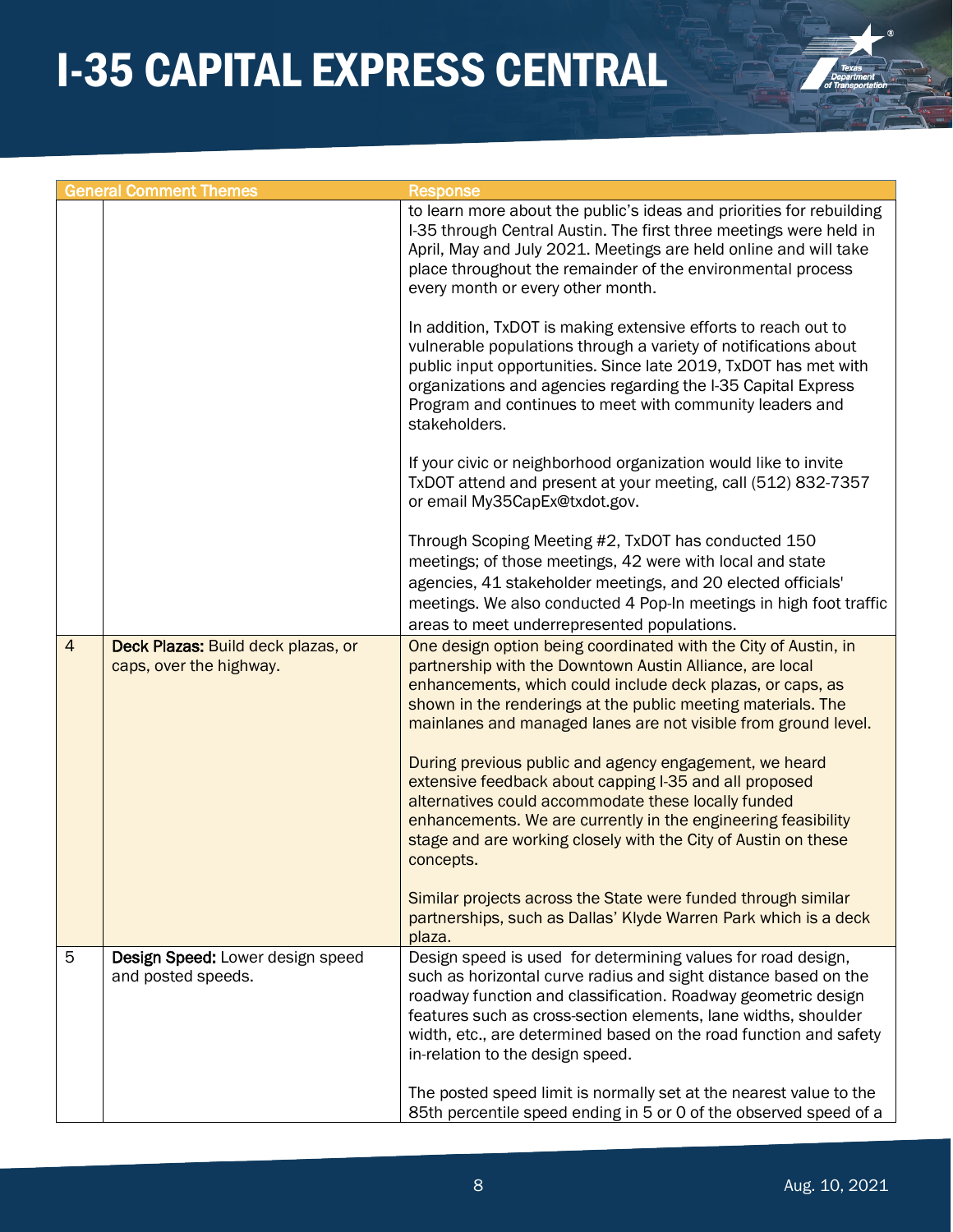

| and TxDOT must conduct traffic and engineering studies<br>according to requirements outlined in TxDOT's publication,<br>limit on the state highway system.<br>road speeds of 35 to 40 mph.<br>$6\phantom{1}$<br>History of I-35: Acknowledge the local<br>I-35 in Austin was built along East Avenue, which was seen<br>history of I-35 as a racial barrier and<br>effectively as a racial divide in Austin's early history, and later<br>its resulting economic impacts. | <b>General Comment Themes</b> | <b>Response</b>                                                                                                                                                                                                                                                                                                                                                                                                                                                                                                                                                                                                                                                                                 |
|---------------------------------------------------------------------------------------------------------------------------------------------------------------------------------------------------------------------------------------------------------------------------------------------------------------------------------------------------------------------------------------------------------------------------------------------------------------------------|-------------------------------|-------------------------------------------------------------------------------------------------------------------------------------------------------------------------------------------------------------------------------------------------------------------------------------------------------------------------------------------------------------------------------------------------------------------------------------------------------------------------------------------------------------------------------------------------------------------------------------------------------------------------------------------------------------------------------------------------|
|                                                                                                                                                                                                                                                                                                                                                                                                                                                                           |                               | group of vehicles traveling on a section of road. City governments<br>Procedures for Establishing Speed Zones, when setting a speed                                                                                                                                                                                                                                                                                                                                                                                                                                                                                                                                                             |
|                                                                                                                                                                                                                                                                                                                                                                                                                                                                           |                               | Currently, frontage road posted speeds, in the project area, range<br>between 40 and 50 mph. Posted speeds are determined once<br>construction is complete. TxDOT is currently evaluating frontage                                                                                                                                                                                                                                                                                                                                                                                                                                                                                              |
|                                                                                                                                                                                                                                                                                                                                                                                                                                                                           |                               | TxDOT is evaluating the design guidance and will be hosting a<br>workshop as part of the CapEx VOICE to discuss proposed speed<br>limits with the public. TxDOT must comply with federal and state<br>standards for highway design, including TxDOT's Roadway Design<br>Manual, the AASHTO Policy on Geometric Design of Highways and<br>Streets and the Texas Manual of Uniform Traffic Control Devices.                                                                                                                                                                                                                                                                                       |
| this path and carried the designation as the 'Interregional<br>Highway' and 'Blue Star Memorial Highway' along with U.S.<br>Highways 79, 81 and 290.                                                                                                                                                                                                                                                                                                                      |                               | evolved as a regional highway corridor throughout the 1930s, 40s<br>and 50s. By 1955 (one year before the Interstate Highway Act<br>was signed into law), the East Avenue corridor had progressed on                                                                                                                                                                                                                                                                                                                                                                                                                                                                                            |
| offers the option to remove the visual separation and provide<br>plazas to be developed and to rebuild I-35 in a way that<br>encourages transit and meets the needs of commuters, local<br>35.                                                                                                                                                                                                                                                                            |                               | TxDOT understands the significance of I-35 to the local community<br>and the present chance to address local concerns as we develop<br>and implement the Capital Express Central project. This project<br>opportunities to reconnect the communities and spaces east and<br>west of I-35. The reconnection would involve removing the upper<br>decks and elevated lanes, lowering of I-35 through the downtown<br>core, and rebuilding the east/west bridges for wider and safer<br>bicycle and pedestrian crossings. TxDOT is working closely with<br>the City of Austin, CapMetro and the community to allow for deck<br>bicyclists and pedestrians. This is about a vision for tomorrow's I- |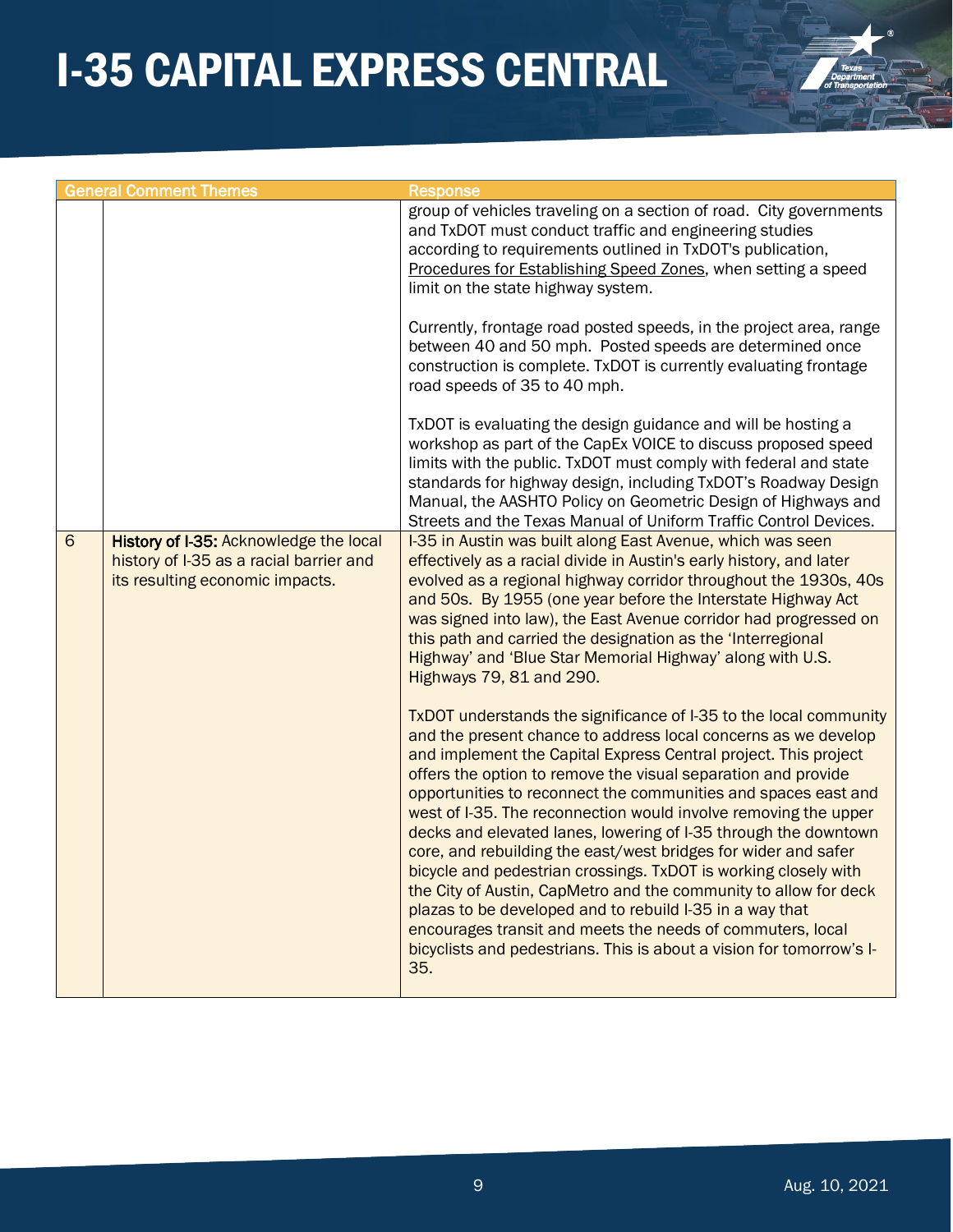

|    | <b>General Comment Themes</b>                                                                                     | <b>Response</b>                                                                                                                                                                                                                                                                                                                                                                                                                                                                                                                                                                                                                                                                                                                                                                                                                                                                                                                                                                                                                                                                                                                                                                                                                                                                                                                                                                                                                                                                                                                                                                                                                                              |
|----|-------------------------------------------------------------------------------------------------------------------|--------------------------------------------------------------------------------------------------------------------------------------------------------------------------------------------------------------------------------------------------------------------------------------------------------------------------------------------------------------------------------------------------------------------------------------------------------------------------------------------------------------------------------------------------------------------------------------------------------------------------------------------------------------------------------------------------------------------------------------------------------------------------------------------------------------------------------------------------------------------------------------------------------------------------------------------------------------------------------------------------------------------------------------------------------------------------------------------------------------------------------------------------------------------------------------------------------------------------------------------------------------------------------------------------------------------------------------------------------------------------------------------------------------------------------------------------------------------------------------------------------------------------------------------------------------------------------------------------------------------------------------------------------------|
| 7  | Homelessness: Provide support for<br>people experiencing homelessness<br>who shelter beneath I-35<br>underpasses. | TxDOT funding is designated for the mobility and the safety of the<br>traveling public. Since 2017, TxDOT's Be Safe Be Seen Pedestrian<br>Safety Initiative has worked to address pedestrian injuries and<br>fatalities occurring along I-35 in high-traffic pedestrian areas and<br>construction zones. This proactive outreach effort focuses on<br>some of the most vulnerable populations, including students,<br>mature adults and those experiencing homelessness. Through the<br>program, TxDOT shares tips for being safe and provides ways for<br>pedestrians to Be Safe and Be Seen on Austin roadways.<br>As part of the Be Safe Be Seen program, TxDOT has been<br>convening service providers, agencies and elected leaders for four<br>years through the agency's Initiative to Address Homelessness.<br>The goals of the initiative are to share information on upcoming<br>construction activities and community resources, to assess<br>specific needs for assisting individuals experiencing<br>homelessness, and to identify potential opportunities for<br>temporary and permanent shelter or housing alternatives.<br>Additionally, in 2019, TxDOT made five acres of land available in<br>southeast Austin to be used for Camp Esperanza, a homeless<br>encampment.<br>Outreach for the I-35 Capital Express Central environmental<br>analysis has also included TxDOT's Initiative to Address<br>Homelessness network. TxDOT will also conduct focused<br>engagement of agencies and nonprofit providers supporting<br>people experiencing homelessness through additional outreach<br>as part of the Environmental Impact Statement. |
| 8  | Induced demand: Consider induced<br>demand and how the project<br>contributes to induced demand.                  | I-35 in the project area is one of the most congestion roadway<br>section in the state. Rather than inducing demand, the project will<br>address latent demand, which refers to travel that cannot take<br>place because of constraints or congestion. We see latent<br>demand when drivers who would otherwise use I-35 avoid it in<br>favor of neighborhood streets. When additional multi-modal<br>opportunities and operational improvements are provided, the<br>driver would likely opt for a more direct route and use I-35. At that<br>point, the latent demand materializes as actual usage.                                                                                                                                                                                                                                                                                                                                                                                                                                                                                                                                                                                                                                                                                                                                                                                                                                                                                                                                                                                                                                                        |
| 9  | Do Not Build: Do not widen or expand<br>I-35. Use the funds to increase public<br>transit, including rail.        | All build alternative proposed improvements and impacts are<br>being compared with the no-build alternative. The no-build<br>alternative will continue to be evaluated as a viable outcome for<br>the preferred alternative in the Draft Environmental Impact<br>Statement.                                                                                                                                                                                                                                                                                                                                                                                                                                                                                                                                                                                                                                                                                                                                                                                                                                                                                                                                                                                                                                                                                                                                                                                                                                                                                                                                                                                  |
| 10 | <b>Pedestrian and Bicycle Connectivity:</b><br>Improve pedestrian and bicycle paths                               | Continuous bicycle and pedestrian paths in both directions are<br>included in all build alternatives. TxDOT is evaluating multimodal                                                                                                                                                                                                                                                                                                                                                                                                                                                                                                                                                                                                                                                                                                                                                                                                                                                                                                                                                                                                                                                                                                                                                                                                                                                                                                                                                                                                                                                                                                                         |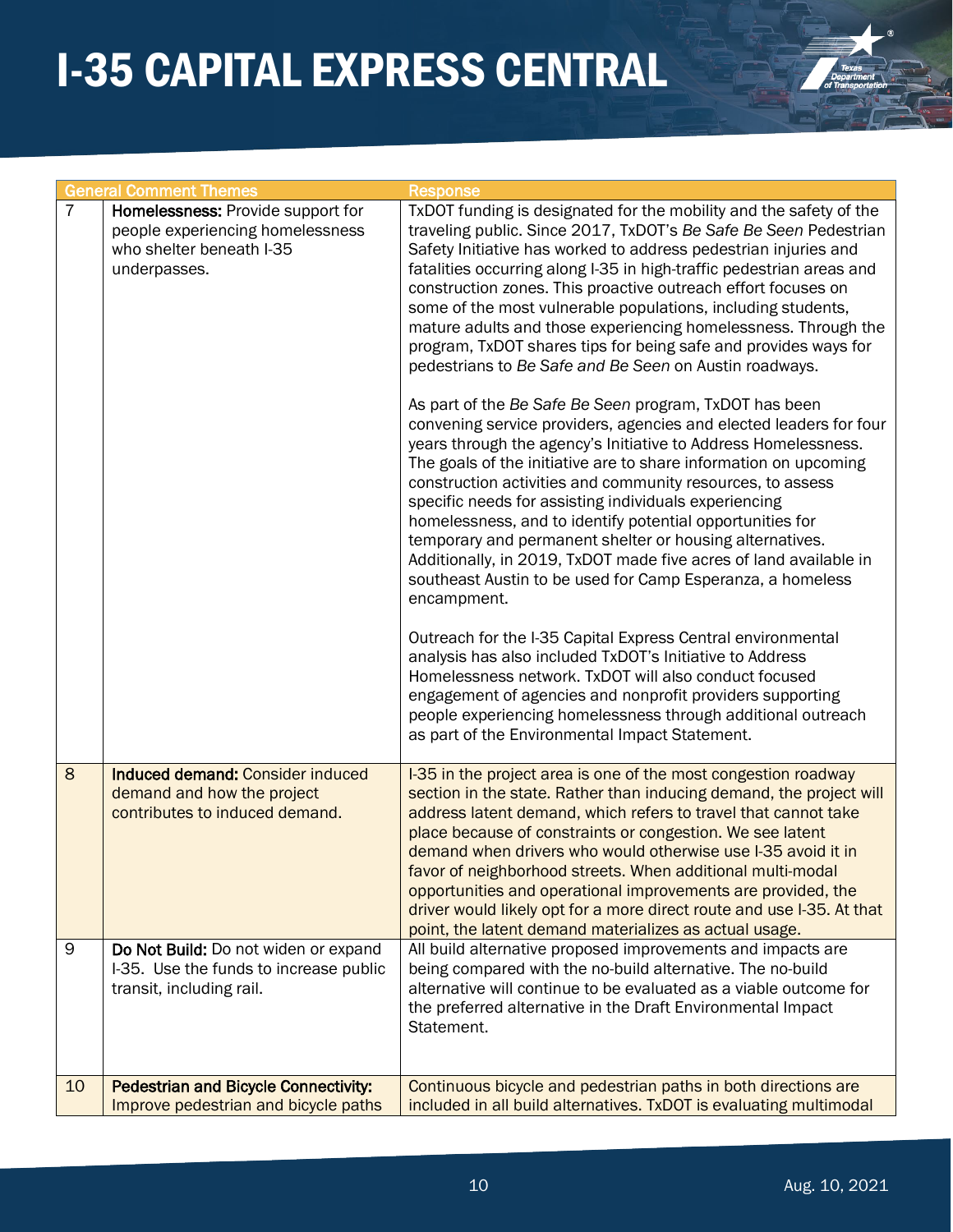

|    | <b>General Comment Themes</b>    | <b>Response</b>                                                    |
|----|----------------------------------|--------------------------------------------------------------------|
|    | along and across I-35 as well as | enhancements to east-west crossings, including wider and more      |
|    | additional east-west crossings.  | accessible cross-streets at all east-west crossings along the      |
|    |                                  | project. TxDOT is also coordinating with the City of Austin to tie |
|    |                                  | into the city street network as well as the Butler Hike and Bike   |
|    |                                  | Trail at Lady Bird Lake for continuity of bicycle and pedestrian   |
|    |                                  | accommodations.                                                    |
|    |                                  |                                                                    |
|    |                                  | Additional east-west crossings are being evaluated based on the    |
|    |                                  | distance between existing crossings and available right of way.    |
|    |                                  | TxDOT is evaluating additional multimodal enhancements to east-    |
|    |                                  | west crossings.                                                    |
|    |                                  |                                                                    |
|    |                                  | Additionally, we are planning a CapEx VOICE meeting to discuss     |
|    |                                  | and gain feedback about bike/ped improvements and conducted        |
|    |                                  | walking tours with Active Mobility.                                |
| 11 | Purpose and Need: Revise the     | TxDOT has revised the purpose and need statement based on          |
|    | Purpose and Need to:             | community feedback to further emphasize safety; improving east-    |
|    | State that the top goal is to:   | west connectivity across I-35; and addressing travel demand by     |
|    | Improve the safety<br>$\circ$    | prioritizing the movement of people, goods and services through    |
|    | along and across the             | and across the corridor. The Purpose and Need Technical Report     |
|    | corridor for all users, in       | includes crash data, including safety related to bicyclists and    |
|    | accordance with Vision           | pedestrians.                                                       |
|    | Zero principles.                 |                                                                    |
|    | Improve access and<br>$\circ$    | TxDOT will coordinate with partner agencies to share comments      |
|    | mobility within key              | that are outside of TxDOT's jurisdiction.                          |
|    | employment centers               |                                                                    |
|    | Reconnect east and<br>$\circ$    | Many of the community priorities brought forward in the            |
|    | west Austin.                     | comments from Public Scoping Meetings #1 and #2 are part of        |
|    | Reduce dependency<br>$\circ$     | the overall Mobility35 Program goals                               |
|    | on single-occupancy              | (http://www.my35.org/capital-goals-objectives.htm) and will be     |
|    | vehicles.                        | considered during the development of the Environmental Impact      |
|    | Construct the<br>$\circ$         | Statement.                                                         |
|    | narrowest roadway                |                                                                    |
|    | possible.                        | TxDOT has established a community working group, CapEx VOICE       |
|    | Explicitly recognize how         | (Volunteer Opportunity in Community Engagement), which is open     |
|    | previous planning processes      | to all members of the public. The purpose of CapEx VOICE is for    |
|    | for I-35 systematically          | TxDOT to learn more about the public's ideas and priorities for    |
|    | undermined the health and        | rebuilding I-35 through Central Austin. Our goal is to have 4-6    |
|    | agency of communities of         | meeting by the end of year to address the topics important to the  |
|    | color.                           | community.                                                         |
|    | Articulate commitments to        |                                                                    |
|    | Road to Zero and local plans     | In addition, TxDOT is making extensive efforts to reach out to     |
|    | State that every aspect of the   | vulnerable populations through a variety of notifications about    |
|    | project is designed and built to | public input opportunities. Since late 2019, TxDOT has met with    |
|    | maximize safe, convenient and    | organizations and agencies regarding the I-35 Capital Express      |
|    | enjoyable access for people      | Program and continues to meet with community leaders and           |
|    | with disabilities.               | stakeholders.                                                      |
|    |                                  |                                                                    |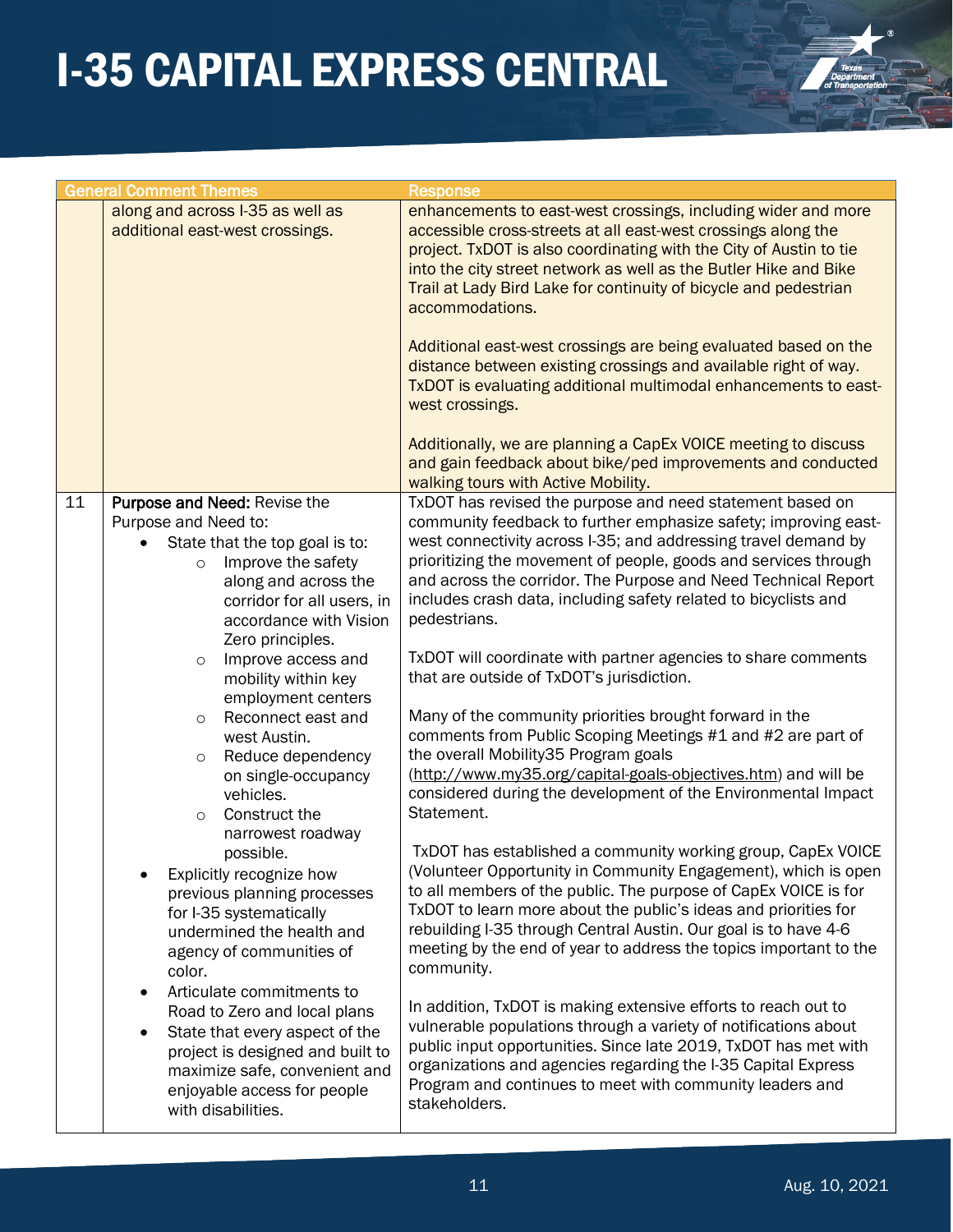

|    | <b>General Comment Themes</b>                                                                                                                                                                                                                                                                              | <b>Response</b>                                                                                                                                                                                                                                                                                                                                                                                                                                                                                                                                                                                                                                              |
|----|------------------------------------------------------------------------------------------------------------------------------------------------------------------------------------------------------------------------------------------------------------------------------------------------------------|--------------------------------------------------------------------------------------------------------------------------------------------------------------------------------------------------------------------------------------------------------------------------------------------------------------------------------------------------------------------------------------------------------------------------------------------------------------------------------------------------------------------------------------------------------------------------------------------------------------------------------------------------------------|
|    | Acknowledge local history of<br>$\bullet$<br>how I-35 has segregated<br>People of Color as well as<br>current conditions, with I-35                                                                                                                                                                        | If your civic or neighborhood organization would like to invite<br>TxDOT attend and present at your meeting, call (512) 832-7357<br>or email My35CapEx@txdot.gov.                                                                                                                                                                                                                                                                                                                                                                                                                                                                                            |
|    | being home to one of the<br>largest concentrations of<br>unsheltered people in Austin,<br>specifically, unsheltered<br>African Americans.<br>Include urban streetscape and<br>human-centric design needs.<br>Include the need to address<br>and enhance people's health<br>and safety within the corridor. | Through Scoping Meeting #2, TxDOT has conducted 150<br>meetings; of those meetings, 42 were with local and state<br>agencies, 41 stakeholder meetings, and 20 elected officials'<br>meetings. We also conducted 4 pop-in meetings in high foot-traffic<br>areas to meet underrepresented populations.                                                                                                                                                                                                                                                                                                                                                        |
| 12 | <b>Red Line Crossings: Separate the</b><br>railroad and bicycle and pedestrian<br>paths from the frontage roads at<br>CapMetro Red Line crossing locations.                                                                                                                                                | TxDOT is evaluating separating the railroad and the<br>bicycle/pedestrian paths from the frontage roads at the Fourth<br>Street and Airport Boulevard Red Line crossings.                                                                                                                                                                                                                                                                                                                                                                                                                                                                                    |
| 13 | Right of Way: Minimize the I-35<br>footprint.                                                                                                                                                                                                                                                              | Minimizing the amount of right of way is one of the major<br>objectives of TxDOT's Mobility35 Program, which includes the I-35<br>Capital Express Central project.<br>We will share more info at future public outreach events                                                                                                                                                                                                                                                                                                                                                                                                                               |
| 14 | <b>Traffic Demand Modeling: Reevaluate</b><br>traffic demand models using alternate<br>data.                                                                                                                                                                                                               | Traffic forecasting methodology will follow Federal Highway<br>Administration standards and procedures. Project traffic forecasts<br>are based on a variety of data sources, including historical traffic<br>counts, Texas Department of Transportation forecasts, and the<br>Capital Area Metropolitan Planning Organization travel demand<br>model. Together, these sources incorporate long-range and recent<br>traffic volume trends, regional population and employment<br>forecasts and future land-use types and locations to generate<br>future roadway volumes.                                                                                     |
| 15 | <b>Transit Operations: Optimize transit</b><br>operations by including direct transit<br>access and prioritizing transit use in<br>the managed lanes.                                                                                                                                                      | Currently, public transit buses, registered van pools and<br>emergency vehicles must remain in traffic with all other vehicles<br>on I-35. Managed lanes would help manage overall traffic demand<br>and provide qualifying vehicles such as those listed above with a<br>more reliable route, allowing them to bypass congestion and<br>arrive at their destinations more quickly.<br>TxDOT is collaborating with CapMetro to study the feasibility of<br>direct transit access, provided funding is identified by others.<br>Transit would have access to the managed lanes in the proposed<br>build alternatives, which could improve transit operations. |